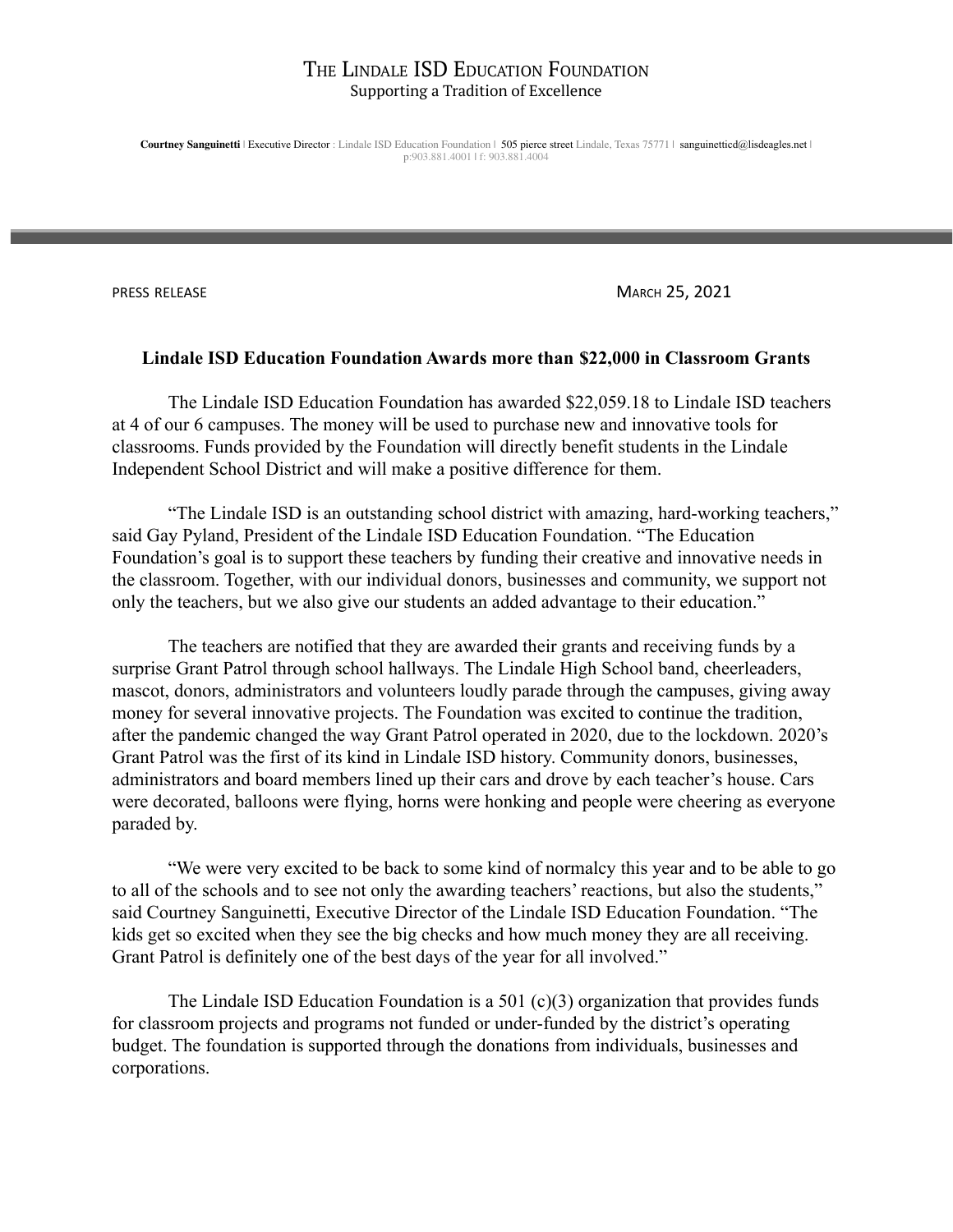**Courtney Sanguinetti** | Executive Director : Lindale ISD Education Foundation | 505 pierce street Lindale, Texas 75771 | sanguinetticd@lisdeagles.net | p:903.881.4001 | f: 903.881.4004

The Education Foundation began awarding grants in November 2009. Since the first grant cycle, the Foundation has awarded \$372,531.83 to LISD classrooms for more than 90 projects.

Grant applications are submitted to the foundation by LISD teachers and aides for projects or programs that go above the day-to-day curriculum and offer students an enriched and unique learning experience. Projects selected for funding are rated on a number of criteria including the innovation of the project.

"We are so thankful for our donors and the Lindale community who make all of this possible," said Sanguinetti. "These students deserve a chance to excel beyond the classroom and the projects funded by the Education Foundation help to do just that. Our teachers' dedication to our kids and school district is what makes LISD one of the best."

### **Spring 2021 projects receiving funds include:**

#### **Education Foundation grant for \$1,819.95 to fund Skills on Par!**

Skills on Par is a project that by providing necessary equipment, will positively impact students from many grade levels and walks of life. The game of golf can be extremely beneficial. Working hard at certain skills and precision brings out a confidence within a person that he or she may not have had before. "Skills on Par" will supply golf mats and nets to be used as a learning tool for student athletes, PE students, Life Skills adaptive PE class and campers in the Lindale community.

#### **Education Foundation grant for \$3,200 to fund Eye in the Sky!**

Eye in the Sky is a drone that will help coaches view plays and practice film from a different angle. The new drone concepts now include a zoom feature, one that previous drones did not include. With longer battery flight times, we will also be able to film more which will lead to better coaching of our student-athletes. The drone will also offer unique images and video to other school organizations, campuses and departments.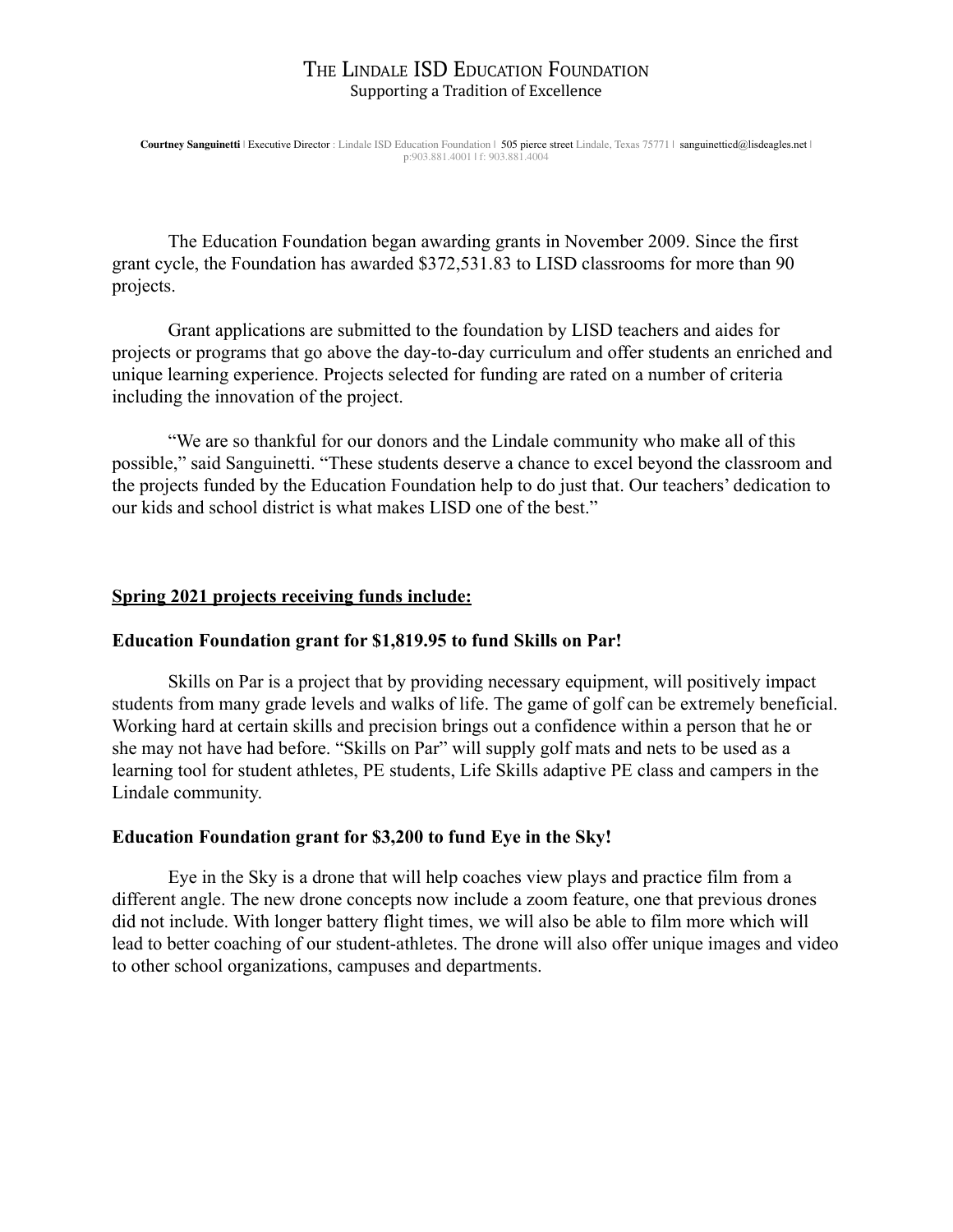**Courtney Sanguinetti** | Executive Director : Lindale ISD Education Foundation | 505 pierce street Lindale, Texas 75771 | sanguinetticd@lisdeagles.net | p:903.881.4001 | f: 903.881.4004

### **Education Foundation grant for \$8,069 to fund Be a Reading Maching!**

Be a Reading Machine is a vending machine with books to encourage students to be respectful and responspible, while investing in their love for reading and becoming lifelong learners. Students will be able to earn tokens for good behavior, grades, perfect attendance, meeting their goals, etc. They will then be able to cash in their tokens for a book of their choice out of the vending machine. What a fun way to show students how important literacy is in becoming successful leaders.

# **Education Foundation grant for \$718.94 to fund Life Skills: Ready, Set, Listen, Learn, Collaborate!**

Life Skills: Ready, Set, Listen, Learn, Collaborate will teach concepts of reading and social skills by using fun stories and incorporating manipulatives and puppets to draw Life Skills' students' attention. The students in the Ready, Set, Teach program at Lindale High School will help create storytelling kits to use with Life Skills students. The goal is to have high school students come to E.J. Moss and read books while using the manipulatives that represent main characters and events in the story. Some students have disabilities that prevent them from learning in neurotypical ways. This project will help create fun activities that lead to learning.

# **Education Foundation grant for \$1,011.45 to fund Remember the Alamo: Texas History Trunk!**

Remember the Alamo: Texas History Trunk will give students a hands-on experience into the lives of the Alamo defenders, bridging the gap between the historian's point of view and the student's perception. Peer into a fourth grade Texas history classroom and you will see more than students learning state symbols or that Texas was once its own country. Students are reliving history, connecting with those who carved the great state of Texas, by calling it home. By connecting with their stories, students are challenged to think about the events of history and apply these critical thinking skills to other academic areas.

### **Education Foundation grant for \$7,239.84 to fund Let's Get Physical… With Sensors!**

Let's Get Physical With Sensors seeks to give students hands on access to Vernier Go Direct Sensors to utilize during physics labs. This will allow students to gather data to truly help them understand and apply knowledge of concepts learned in physics such as speed, velocity, sound, voltage and more. In today's digital age, it is more important than ever to equip students